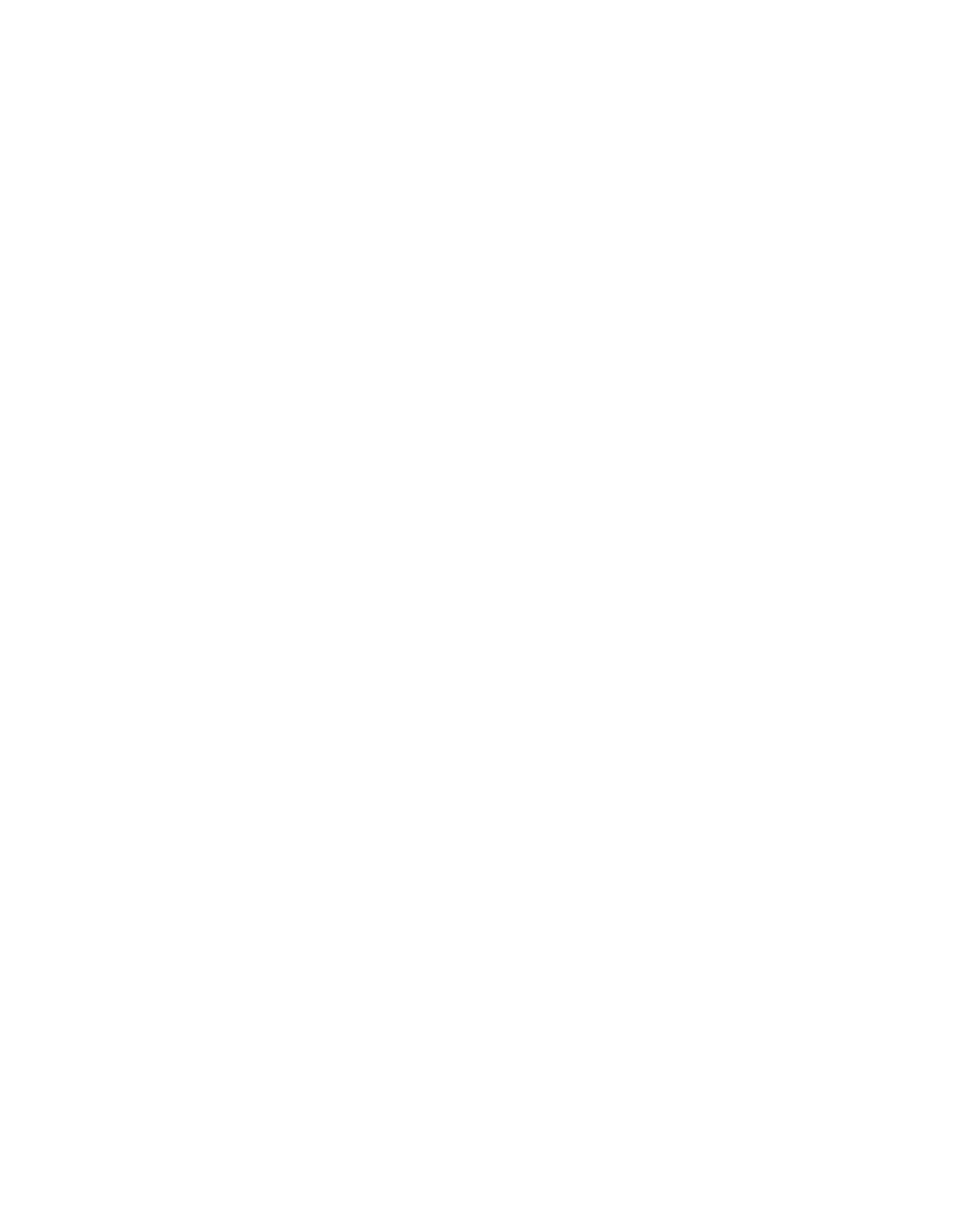# **CONTENTS**

| The Authorised Corporate Director and Investment Manager, Your Investments, Risk Profile, |                  |
|-------------------------------------------------------------------------------------------|------------------|
| Authorised Status, Structure of the Company, Investment Objective and Policy              |                  |
|                                                                                           | 3                |
| Statement of the Authorised Corporate Director's Responsibilities, Director's Statement   | $\boldsymbol{A}$ |
|                                                                                           | 5                |
|                                                                                           | 8                |
|                                                                                           | 10               |
| Statement of Total Return, Statement of Change in Net Assets Attributable to Shareholders | 12               |
|                                                                                           | 13               |
|                                                                                           | 14               |
|                                                                                           | 15               |
|                                                                                           | 16               |

Note: The Authorised Corporate Director's Report consists of 'Authorised Status', 'Structure of the Company' and 'Investment Objective and Policy' on page 2, 'Investment Review' as provided by the Investment Manager, on pages 5 to 7 and 'Directory' on page 16.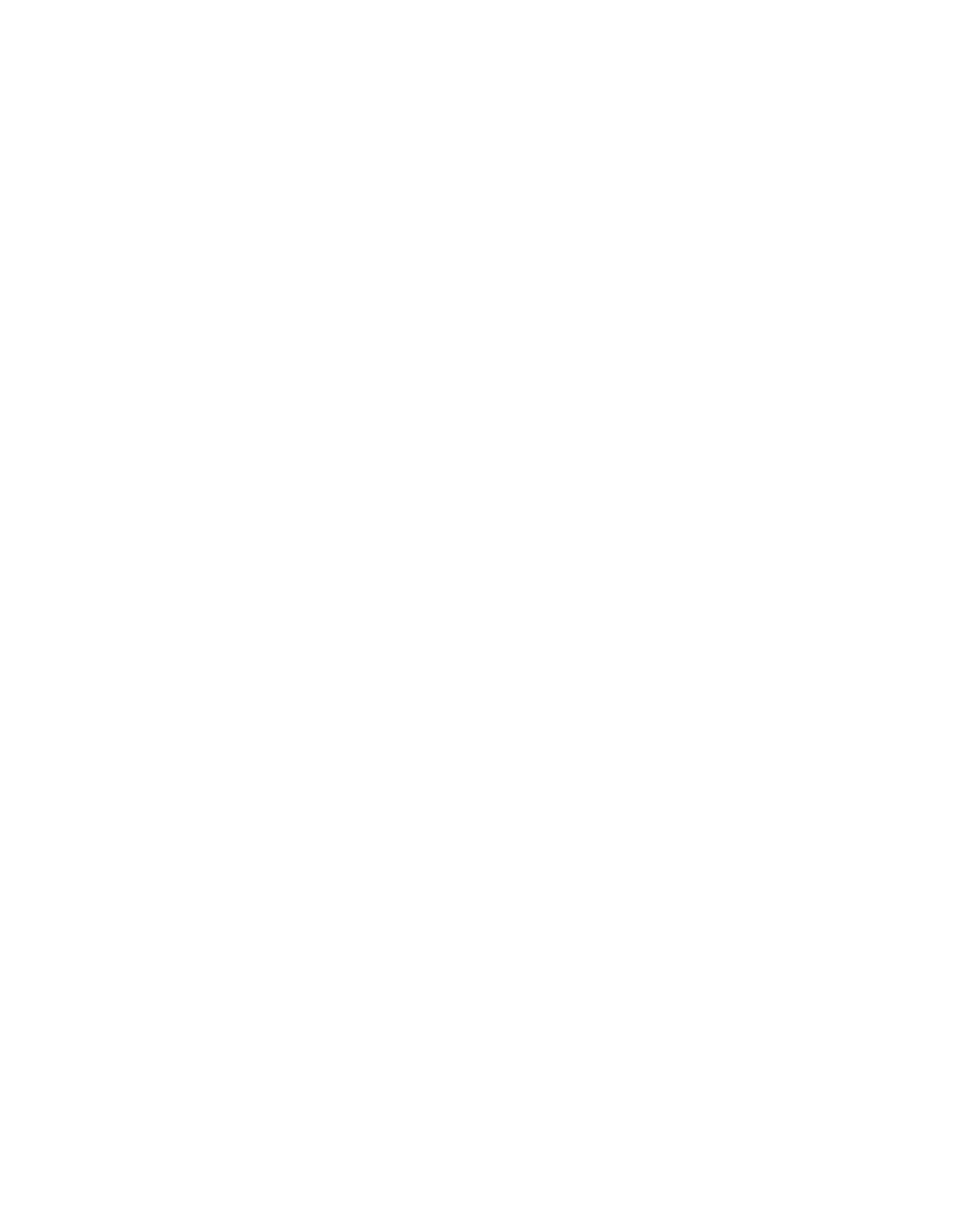# **THE AUTHORISED CORPORATE DIRECTOR AND INVESTMENT MANAGER**

The Authorised Corporate Director (the 'ACD') of Ocean Investment Funds (the 'Company') is T. Bailey Fund Services Limited ('TBFS'). Fiske Plc is the Investment Manager (the 'Investment Manager') of the Company.

Fiske Plc and T. Bailey Fund Services Limited are authorised and regulated by the Financial Conduct Authority. Further information about Fiske Plc and the funds which it manages can be found at www.fiskeplc.com.

## **YOUR INVESTMENTS**

You can buy or sell shares in the Company through your Financial Advisor. Alternatively, you can telephone the dealing line; 0115 988 8288, during normal office hours. Application forms can be requested in writing from the ACD or by calling the Client Services Team on the dealing line. They can also be downloaded from www.tbaileyfs.co.uk/funds/ocean-investment-funds.

The Company is eligible for ISA investments/transfers and the shares are available as part of a regular savers scheme.

The most recent price of shares in issue can be found at www.tbaileyfs.co.uk, or by phone using the contact details set out in the prospectus.

# **RISK PROFILE**

The value of investments may go down as well as up in response to general market conditions and the performance of the assets held. Investors may not get back the money which they invested.

There is no guarantee that the Fund will meet its stated objectives.

The movements of exchange rates may lead to further changes in the value of investments and the income from them.

There is a risk that any company providing services such as safe keeping of assets or acting as counterparty to derivatives may become insolvent, which may cause losses to the Fund.

# **SYNTHETIC RISK AND REWARD INDICATOR**

The Synthetic Risk and Reward Indicator demonstrates in a standard format where the Fund ranks in terms of its potential risk and reward. It is based on historical performance data, may change over time and may not be a reliable indication of the future risk profile of the Fund. The indicator uses a scale of 1 to 7. The higher the rank the greater the potential reward but the greater the risk of losing money. The lowest category does not mean a fund is a risk free investment.

The Fund is in risk category 5 because it invests in shares.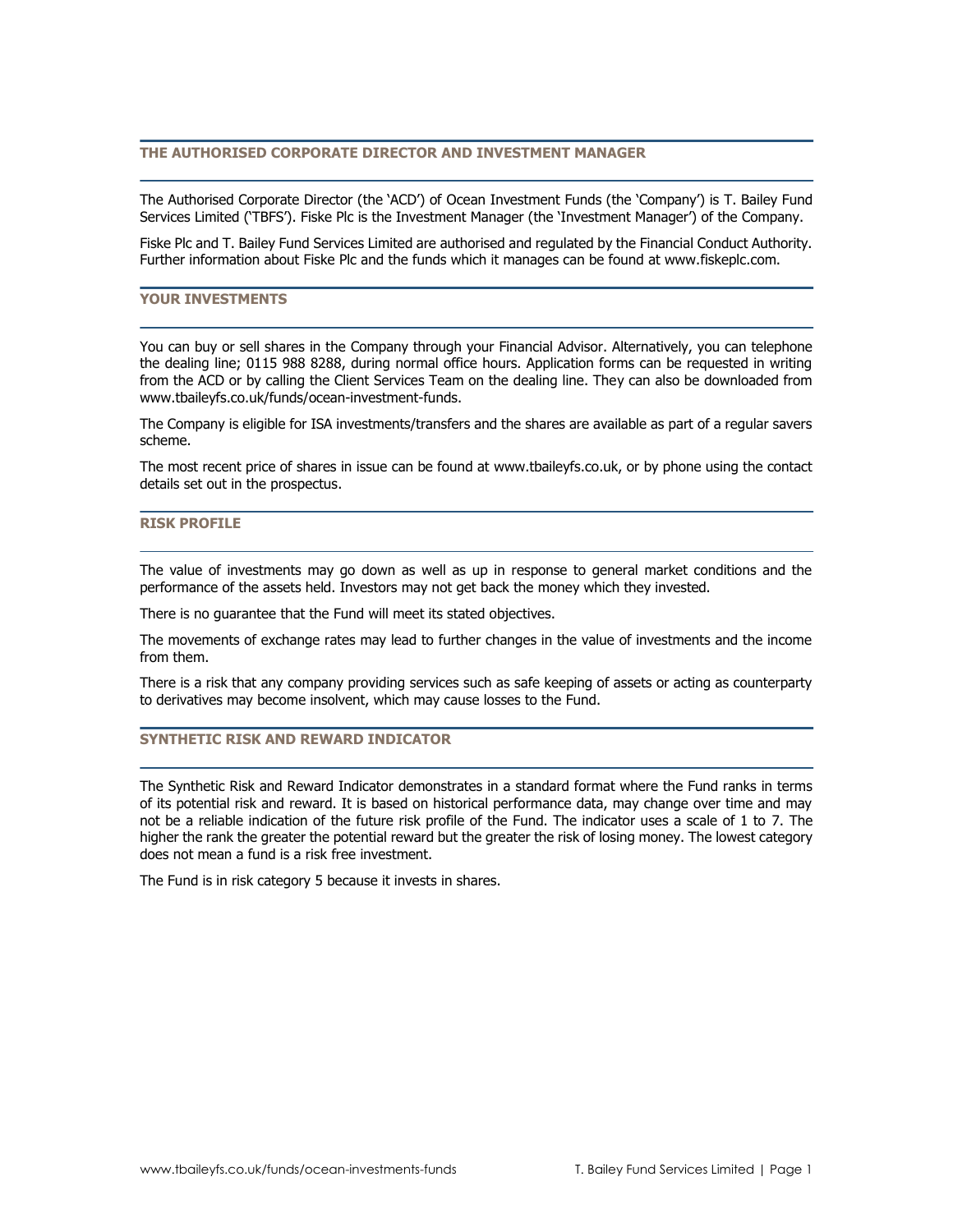# **AUTHORISED STATUS**

Ocean Investment Funds is an investment company with variable capital incorporated in Great Britain, and having its head office in England, under registered number IC001109 and authorised and regulated by the Financial Conduct Authority ("FCA") with effect from 6 April 2018.

Shareholders are not liable for the debts of the Company.

## **STRUCTURE OF THE COMPANY**

#### The Company is a UCITS scheme.

The Company is structured as an umbrella so that the Scheme Property of the Company may be divided among one or more sub-funds. The assets of each sub-fund will generally be treated as separate from those of every other sub-fund and will be invested in accordance with the investment objective and investment policy applicable to that sub-fund. New sub-funds may be established from time to time by the ACD with the approval of the FCA and the agreement of the Depositary. If a new sub-fund is introduced, a new Prospectus will be prepared to set out the required information in relation to that sub-fund.

The Company is compliant with the Protected Cell Regime for OEICs. Under the Protected Cell Regime, each sub-fund represents a segregated portfolio of assets and accordingly, the assets of a sub-fund belong exclusively to that sub-fund and shall not be used or made available to discharge (directly or indirectly) the liabilities of, or claims against, any other person or body, including any other sub-fund and shall not be available for any such purpose.

At the period end, there was one sub-fund in existence; Ocean UK Equity Fund (the 'Fund').

The base currency of the Company is Pound Sterling.

Shareholders are not liable for the debts of the Company. Shareholders are not liable to make any further payment to the Company after they have paid the price on purchase of the shares.

The ACD is the sole director of the Company.

# **INVESTMENT OBJECTIVE AND POLICY**

The investment objective of Ocean UK Equity Fund is to achieve capital and income growth, and to provide a return (after fees, charges and other expenses payable out of the Fund) in excess of that of the Cboe UK All Companies Total Return Index over the long-term.

The Fund will invest predominantly in the equity securities of companies domiciled, incorporated or which conduct a significant part of their business in the United Kingdom. The Fund will also invest (up to a maximum of 20%) in the equity securities of companies listed outside of the United Kingdom.

The Investment Manager aims to invest in a portfolio of high quality companies offering strong and sustainable cash-flows (to deliver both capital growth and income growth for the Fund). Quantitative and qualitative analysis will be undertaken to identify equity securities in companies that offer a combination of high margins and high returns on equity.

The Fund may also invest in fixed income securities, collective investment schemes (up to 10%), deposits and cash (or near cash). The collective investment schemes in which the Fund may invest may include those managed or operated by the ACD.

The Fund may utilise derivatives for the purpose of efficient portfolio management from time-to-time.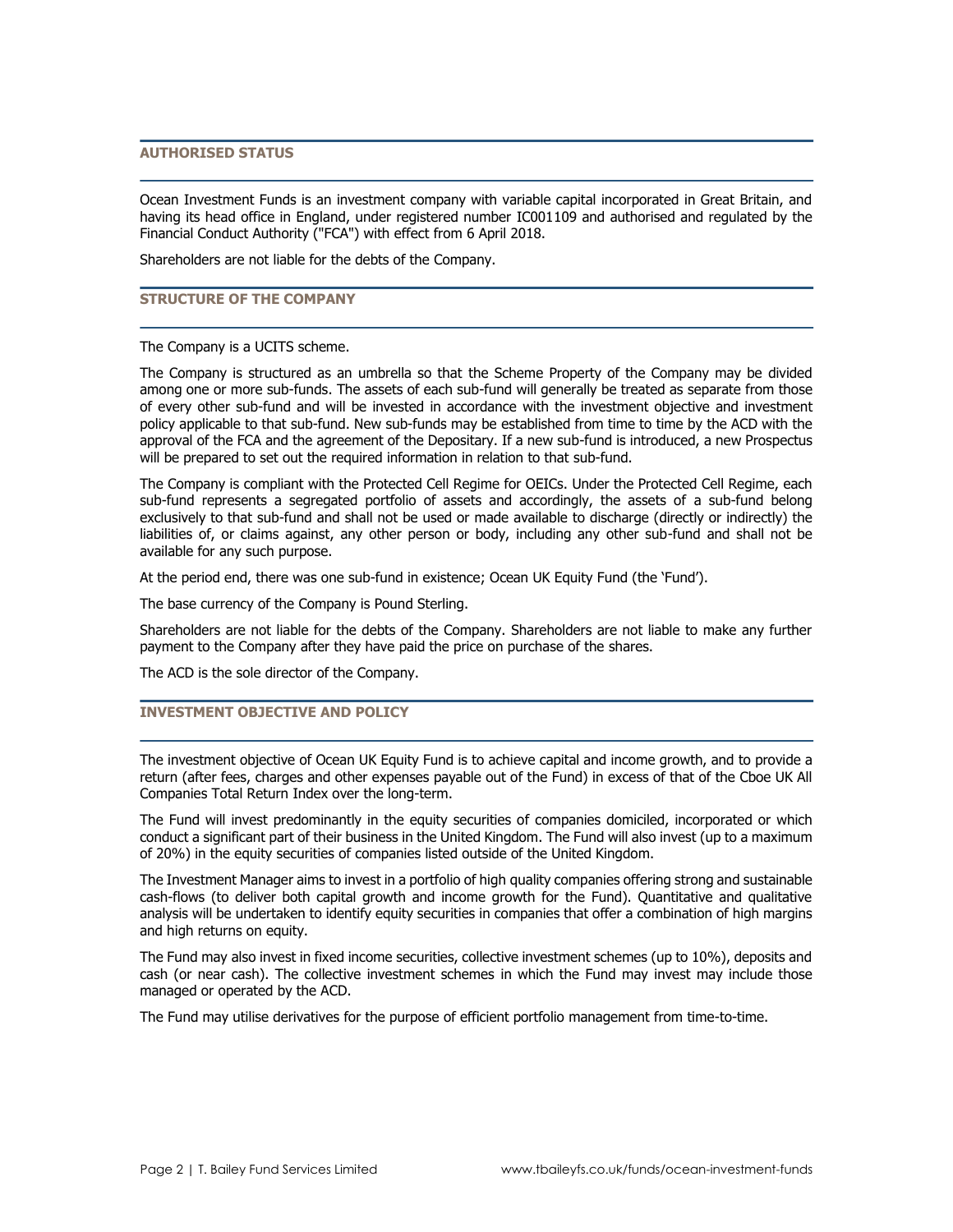## **FUND BENCHMARKS**

The Fund is managed to outperform the Cboe UK All Companies Index over the long-term. The Cboe UK All Companies Index has been chosen as a target benchmark as it is a broadly based UK index which includes a broad range of companies across all market capitalisations which is consistent with the stock selection process. Please note the Fund is not constrained by or managed to the Cboe UK All Companies Index.

The Cboe UK All Companies Index is a Target Benchmark of the Fund.

Shareholders may wish to compare the Fund's performance against other funds within the Investment Association (IA) UK All Companies Sector as that will give investors an indication of how the Fund is performing compared with others investing in a similar but not identical investment universe. As the sector aligns with the Fund's asset allocation, it is considered that this is an appropriate comparator.

The IA UK All Companies Sector is a Comparator Benchmark of the Fund.

# **ONGOING CHARGES FIGURE**

The Ongoing Charges Figure ('OCF') provides investors with a clearer picture of the total annual costs in running a Collective Investment Scheme. The OCF consists principally of the Annual Management Charge, but also includes the costs for other services paid in respect of Depositary, custody, FCA and audit fees. The OCFs, as calculated in accordance with ESMA guidelines, are disclosed as 'Operating charges (p.a.)' in the Summary of Fund Performance tables on pages 10 and 11.

# **OTHER INFORMATION**

Full details of Ocean Investment Funds are set out in the Prospectus. This document provides investors with extensive information about the Company including risks and expenses. A copy of the Prospectus is available on request from the ACD, or can be downloaded from [www.tbaileyfs.co.uk/funds/ocean-investment-funds.](http://www.tbaileyfs.co.uk/funds/ocean-investment-funds) The Key Investor Information document and Supplementary Information document are also available from [www.tbaileyfs.co.uk/funds/ocean-investment-funds.](http://www.tbaileyfs.co.uk/funds/ocean-investment-funds)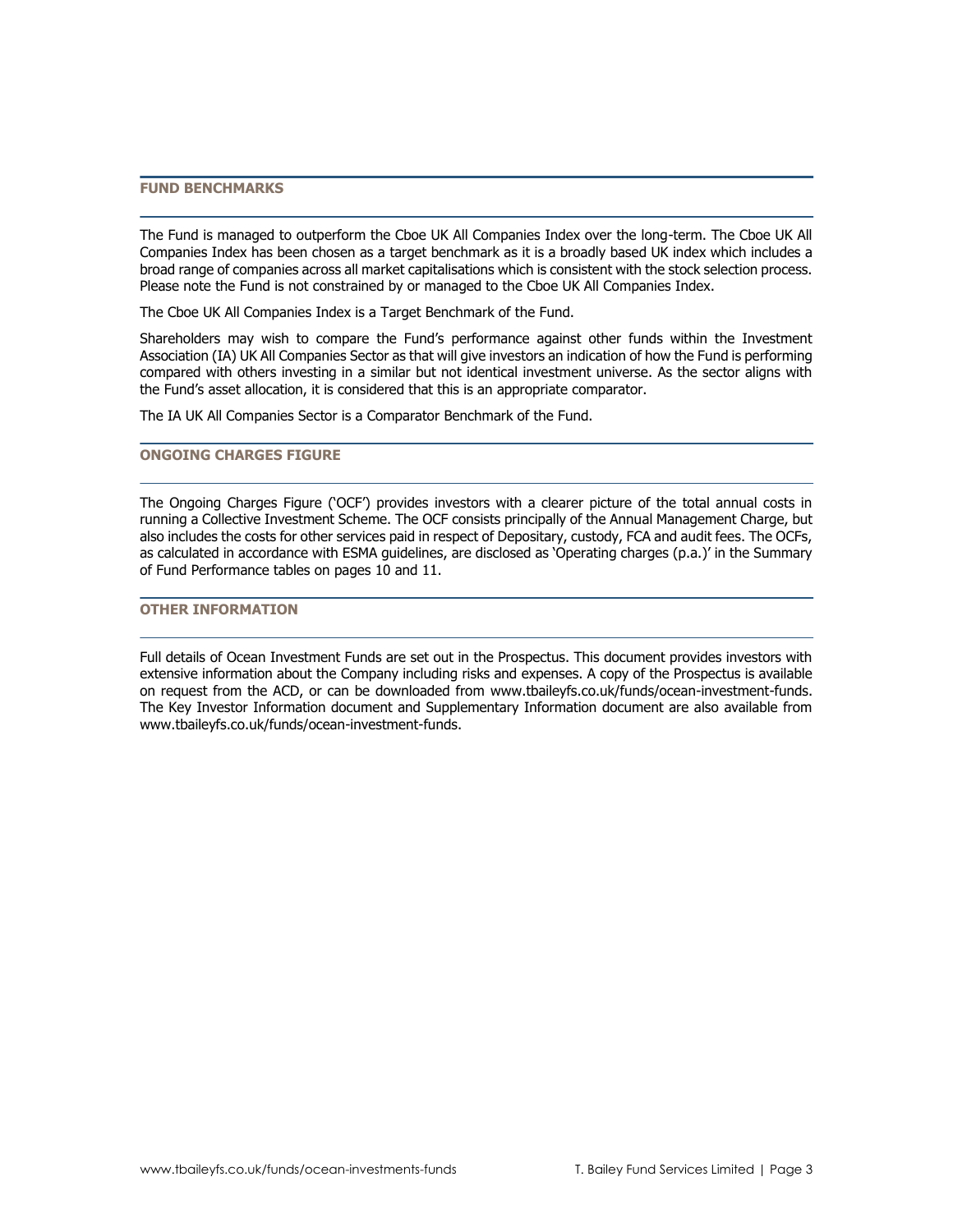# **STATEMENT OF THE AUTHORISED CORPORATE DIRECTOR'S RESPONSIBILITIES**

The Authorised Corporate Director (the "ACD") of Ocean Investment Funds (the "Company") is responsible for preparing the Report and the Financial Statements in accordance with the Open-Ended Investment Companies Regulations 2001 ("the OEIC Regulations"), the Financial Conduct Authority's Collective Investment Schemes' Sourcebook ("COLL") and the Company's Instrument of Incorporation.

The OEIC Regulations and COLL require the ACD to prepare financial statements for each accounting period which:

- are in accordance with United Kingdom Generally Accepted Accounting Practice ("United Kingdom Accounting Standards and applicable law"), including FRS 102 "The Financial Reporting Standard applicable in the UK and Republic of Ireland" and the Statement of Recommended Practice: "Financial Statements of UK Authorised Funds" issued by the Investment Association ("IA SORP") in May 2014; and
- give a true and fair view of the financial position of the Company as at the end of that period and the net revenue or expense and the net capital gains or losses on the property of the Company for that period.

In preparing the financial statements, the ACD is required to:

- select suitable accounting policies and then apply them consistently;
- make judgments and estimates that are reasonable and prudent;
- state whether applicable UK Accounting Standards and the IA SORP have been followed, subject to any material departures disclosed and explained in the financial statements; and
- prepare the financial statements on the going concern basis unless it is inappropriate to presume that the Company will continue in operation.

The ACD is responsible for keeping proper accounting records that disclose with reasonable accuracy at any time the financial position of the Company and enable them to ensure that the financial statements comply with the applicable IA SORP and United Kingdom Accounting Standards and applicable law. The ACD is also responsible for the system of internal controls, for safeguarding the assets of the Company and for taking reasonable steps for the prevention and detection of fraud and other irregularities.

# **DIRECTOR'S STATEMENT**

In accordance with COLL 4.5.8BR, the Report and the Financial Statements were approved by the board of directors of the ACD of the Company and authorised for issue on 30 December 2021.

The Directors are of the opinion that it is appropriate to continue to adopt the going concern basis in the preparation of the financial statements as the assets of the Company and its sub-fund consist predominantly of readily realisable securities and accordingly the Company has adequate resources to continue in operational existence for at least the next twelve months from the approval of these financial statements.

**Gavin Padbury, Chief Operations Officer Rachel Elliott, Chief Financial Officer T. Bailey Fund Services Limited T. Bailey Fund Services Limited Nottingham, United Kingdom Nottingham, United Kingdom 30 December 2021 30 December 2021**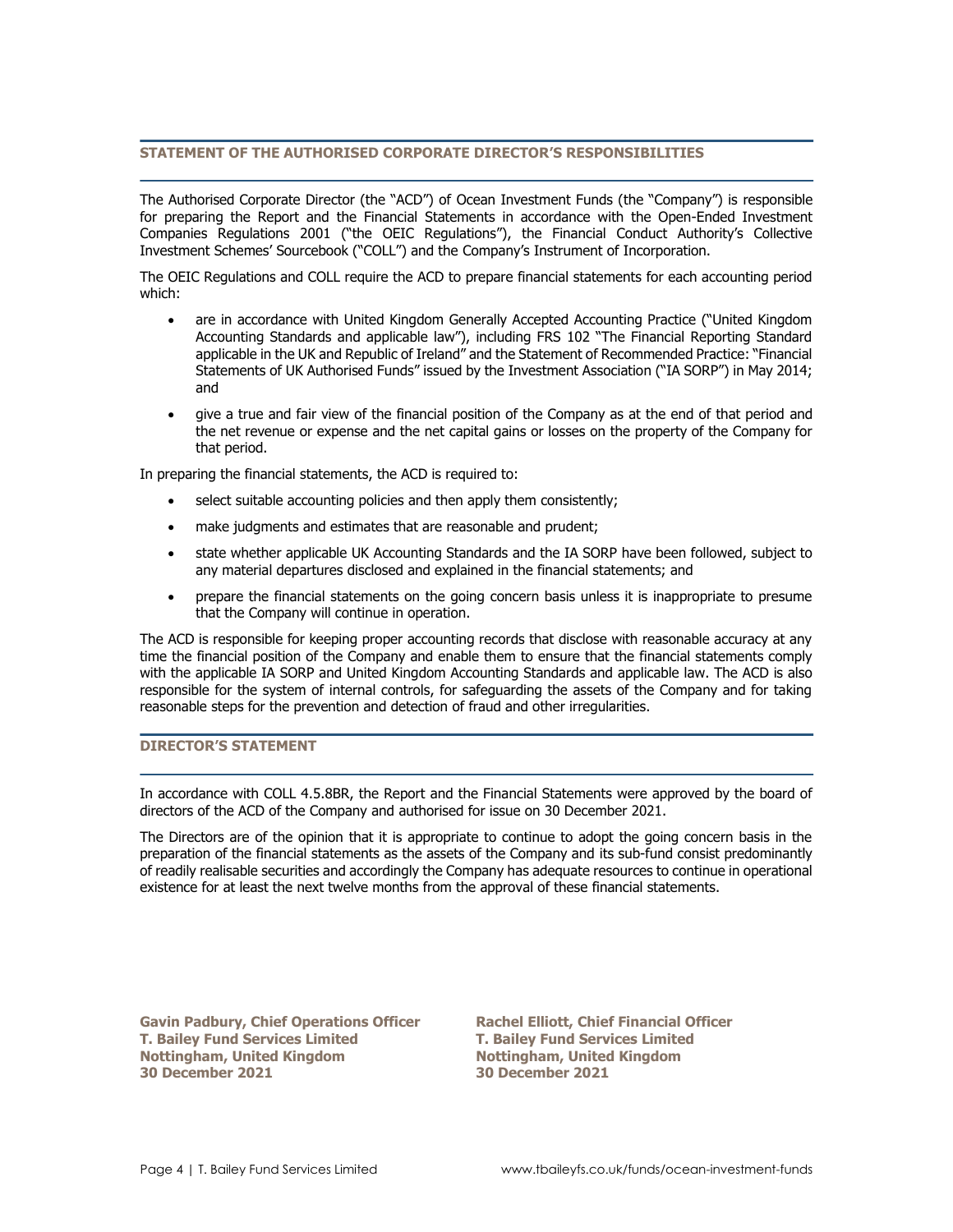## **INVESTMENT REVIEW**

#### **Performance**

|                                 |          | <b>Cumulative returns for the periods ended 31</b><br>October 2021<br>(9/6) |         |                |                                    |
|---------------------------------|----------|-----------------------------------------------------------------------------|---------|----------------|------------------------------------|
|                                 | 6 months | 1 Year                                                                      | 2 Years | <b>3 Years</b> | <b>From</b><br>launch <sup>1</sup> |
| Ocean UK Equity B Income Shares | 11.49    | 32.28                                                                       | 26.94   | 43.13          | 34.36                              |
| Cboe UK All Companies Index*    | 5.21     | 35.95                                                                       | 8.46    | 15.95          | 8.64                               |
| IA UK All Companies**           | 4.40     | 37.21                                                                       | 16.22   | 24.11          | 14.56                              |

 $1$  From 14 May 2018.  $*$  Target Benchmark.  $**$  Comparator Benchmark. Source: Financial Express. Total Return. Bid to Bid. Sterling terms.

Past performance is not a reliable indicator of future results. Investors are reminded that the price of shares and the revenue derived from them is not guaranteed and may go down as well as up.

## **Introduction**

The six-month period under review from  $1<sup>st</sup>$  May to  $31<sup>st</sup>$  October 2021 has been dominated by the increasing build-up of inflationary pressures within the global economy. Life gradually returned to normal as people have been able to visit leisure related destinations such as pubs, restaurants and venture abroad again. However, as a result, there have been spikes in demand which have collided with supply chains that are still disrupted by Covid-19 - many of which within the manufacturing sector have been just in time. Freight and transport costs have soared whilst labour in some sectors is increasingly scarce. With governments forced to shutdown large sections of the economy almost overnight it is not surprising that there are a few sputters in the re-firing of the global economy.

Bearing in mind the economic disruption, equity markets have performed pretty-well amid improving sentiment from overseas asset allocators that are reportedly 'overweight' in the UK for the first time since 2014. Mid cap and smaller companies with domestic and international exposure are well placed to benefit from recovering global and domestic economies. The UK economic outlook improved as the period progressed as GDP forecasts were upgraded and the Bank England said it would slow the pace of quantitative easing.

As the period continued the pressure on the main global central banks – Fed, BoE and ECB – to increase interest rates to head off inflation has increased. Closer to home the Bank of England took a more hawkish tone as inflationary pressures continued to surpass expectations. Business surveys confirmed that supply bottlenecks are constraining output. Natural gas and fuel shortages also made headlines towards the period end. These developments were also reflected in higher market interest rates. It is worth noting that central banks have to balance the entire economic picture including elements such as the withdrawal of furlough schemes and the recent emergence of the omicron variant of Covid-19. Whilst interest rates are likely to rise at some point in 2022, we continue to think that quite a lot of the inflation is transitory.

### **Performance Performance**

In terms of investment performance, Ocean UK Equity returned 11.5% over the six-month period ending  $31<sup>st</sup>$ October 2021 compared with 5.2% for our benchmark, the CBOE UK All Companies Total Return Index, and 4.4% for the Investment Association UK All Companies sector (which comprises c.250 funds). For reference the CBOE UK All Companies Index is almost identical in its make-up to the FTSE All Share total return index.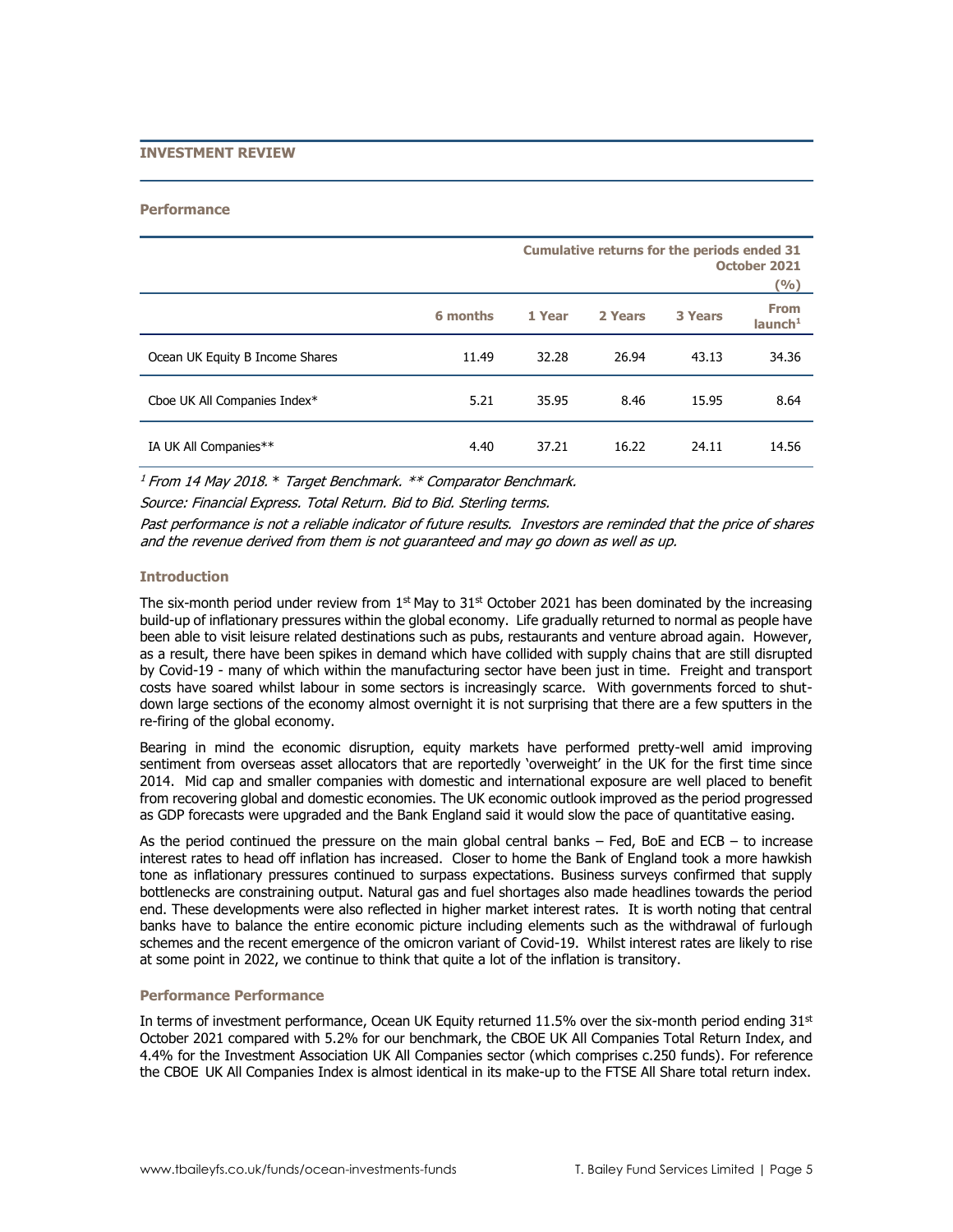# **INVESTMENT REVIEW (CONTINUED)**

We use the CBOE Index as there is no cost to the Fund and we are conscious how attrition costs erode returns for our investors. Broadly speaking, the outperformance of both the benchmark and sector is very encouraging and reflects how our strategy of owning high quality companies can be very rewarding for patient investors. Having said this, in order to get a real gauge for how your fund has performed, it is worth looking back to when we launched Ocean UK Equity. Since launch on 14th May 2018 up until 31st October 2021 we have returned 34.4% compared with 8.6% for our benchmark, and 14.6% for the sector average fund/peer group. Again, we hope you are pleased with the direction of travel. We firmly believe there is a lot more to achieve in the years ahead.

## **Portfolio Activity**

We did not make many changes in terms of new additions or selling companies during the period. We tend to only make alterations when we feel that the investment thesis is changing, or the leadership is not delivering on its stated strategic roadmap, or where we have come across a much more compelling investment proposition. The only new position during the period was **JD Sports**. As a very well managed global athleisure retailer, we have been analysing the business for a while and like the long-term growth characteristics. Sales have been remarkably resilient during the various lockdowns demonstrating the enduring appeal of the athleisure market and their impressive omni-channel offering. Over the last 5 years, sales have compounded by almost 30% and they have net cash on their balance sheet. They have executed various acquisitions in the US (notably Finish Line in 2018 which has been very well integrated). Critically, they have very strong relationships with the key manufacturers – Nike & Adidas. These companies are very discerning over who they permit to sell their products providing a natural barrier to entry and compelling competitive advantages. We think that the business will emerge stronger post Covid and has the potential to grow and develop significantly in the years ahead, both organically and via selective M&A.

Elsewhere during the period, we added to existing portfolio companies as subscriptions came in.

In terms of sales, we took some money out of portfolio holdings where valuations from a price earnings perspective had become quite elevated. For example, we took some money out of **Diploma**, **Ashtead**, and **Croda** and recycled it into other names with equally good prospects but at more attractive valuations. We continue to think these are very high-quality businesses that have excellent long-term prospects. Diploma recently updated investors - see our thoughts below - with their final results which we think continue to demonstrate the opportunity for the business over the long-term.

**Diploma** – distributor of mission critical products and services into the life sciences, seals, and controls segments – reported annual results for the year-ending September 2021. The business has many qualities that we look for and require as part of our investment process such as fragmented end markets, decentralised business model and very high-quality management who speak a language we can understand. Whilst Covid-19 has had many negative outcomes there are less obvious positives. For example, during those dark days in Feb/March/April 2020, we have found it informative to watch management behaviour/actions as companies attempted to responded rapidly whilst trying to be calm and rational . We have held Diploma in the portfolio since launch in May 2018 and continue to think that the company has enormous opportunity to grow and develop both by business segment and geography. Revenue, profit, and the dividend were up 46%, 70% and 42% respectively. Debt is modest at 1.1x Net debt to EBITDA whilst the dividend is covered 2x and cash flow conversion is very strong. The integration of Windy City Wire is ahead of expectations and the business is well invested for future growth both organic and inorganic.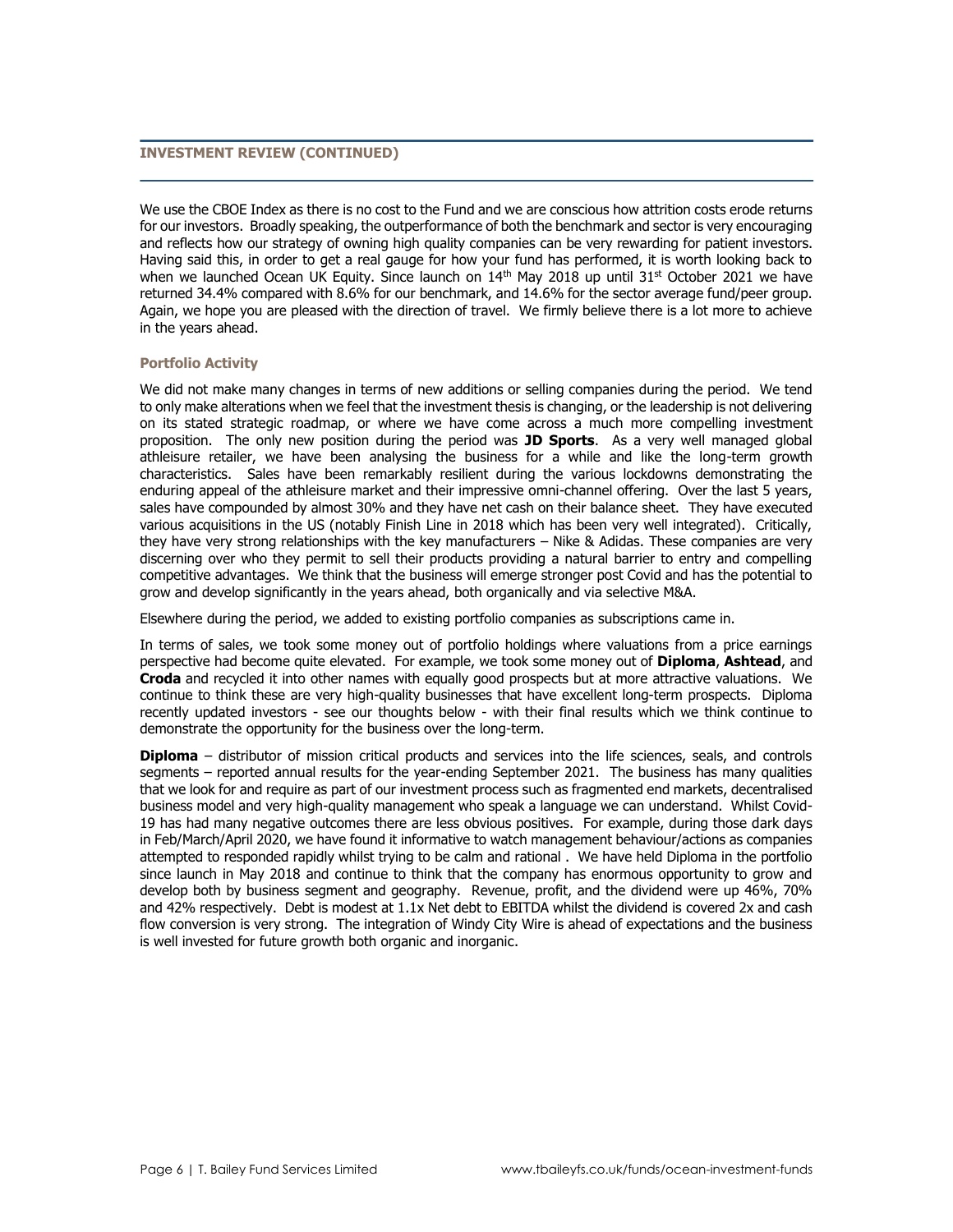# **INVESTMENT REVIEW (CONTINUED)**

The asset allocation as at the period end is shown below:

| <b>Sector</b>           | <b>Asset allocation as at</b><br><b>31 October 2021</b><br>(9/6) | <b>Asset allocation as at</b><br><b>30 April 2021</b><br>(9/0) |
|-------------------------|------------------------------------------------------------------|----------------------------------------------------------------|
| <b>France Equities</b>  | 2.6                                                              | 2.9                                                            |
| United Kingdom Equities | 74.2                                                             | 78.8                                                           |
| United States Equities  | 10.7                                                             | 11.1                                                           |
| Switzerland Equities    | 4.9                                                              | 5.4                                                            |
| Cash and Other          | 7.6                                                              | 1.8                                                            |
| <b>Total</b>            | 100.0                                                            | 100.0                                                          |

The full list of holdings as at the period end is shown in the Portfolio Statement on pages 8 and 9.

#### **Outlook**

In conclusion, we continue to think there is a fantastic opportunity set in the UK equity market. The critical point for us is to embrace and harness the opportunity set in a sustainable and practical manner and deploy your capital in high quality businesses that have the potential to grow steadily.

As always, there is plenty to think about as we look forward to 2022 and beyond. With the situation around Covid-19 continuing to add to the range of risks in the global economy, we are cautiously optimistic about prospects. We expect more market volatility as the great tectonic plates of the economy, monetary policy and asset valuations grind together throughout 2022. We are not worried by volatility per se. The opportunity to buy certain investments at cheaper prices is exactly what we would like.

**Michael Foster Fund Manager Fiske Plc London, United Kingdom 30 December 2021**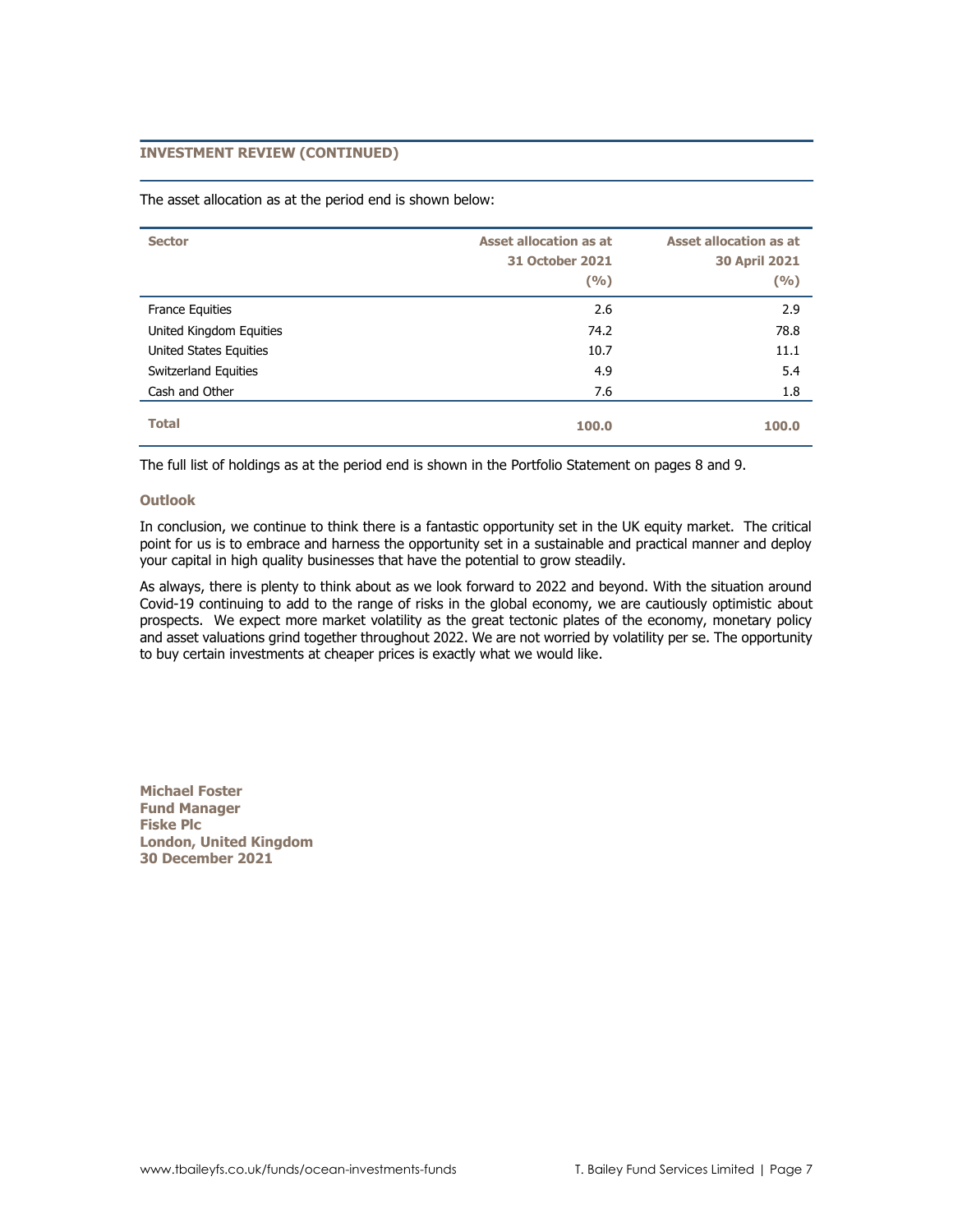# **PORTFOLIO STATEMENT** As at 31 October 2021

|                   |                                |                   | <b>Percentage</b>         |
|-------------------|--------------------------------|-------------------|---------------------------|
| <b>Holding or</b> |                                | <b>Bid market</b> | of total net              |
| nominal value     |                                | value             | <b>assets</b>             |
| of positions      |                                | £                 | $\mathsf{o}\!/\mathsf{o}$ |
|                   | <b>United Kingdom Equities</b> |                   |                           |
|                   | $(74.2\%; 30.04.21 - 78.8\%)$  |                   |                           |
|                   | 9,640 Ashtead                  | 590,353           | 4.9                       |
|                   | 5,522 Berkeley                 | 240,483           | 2.0                       |
|                   | 122,300 Convatec               | 261,478           | 2.2                       |
|                   | 3,735 Croda International      | 353,256           | 2.9                       |
|                   | 10,101 Dechra Pharmaceuticals  | 517,171           | 4.3                       |
| 12,375 Diageo     |                                | 449,460           | 3.7                       |
|                   | 18,535 Diploma                 | 556,791           | 4.6                       |
|                   | 36,100 Discoverie              | 376,884           | 3.1                       |
|                   | 9,885 Experian                 | 330,851           | 2.7                       |
|                   | 2,560 Ferguson                 | 281,472           | 2.3                       |
|                   | 2,860 Games Workshop           | 275,847           | 2.3                       |
| 9,620 Halma       |                                | 284,944           | 2.4                       |
|                   | 21,700 Impax Asset Management  | 236,096           | 2.0                       |
|                   | 3,790 Intertek                 | 185,521           | 1.5                       |
|                   | 37,350 JD Sports Fashion       | 406,368           | 3.4                       |
|                   | 2,735 London Stock Exchange    | 194,130           | 1.6                       |
|                   | 27,690 Mattioli Woods          | 221,520           | 1.8                       |
|                   | 49,760 Polar Capital           | 413,008           | 3.4                       |
|                   | 3,240 Reckitt Benckiser        | 191,970           | 1.6                       |
| 21,910 Relx       |                                | 496,042           | 4.1                       |
|                   | 41,800 RWS Holdings            | 259,787           | 2.1                       |
| 28,700 Savills    |                                | 405,818           | 3.3                       |
|                   | 2,135 Spirax Sarco Engineering | 333,167           | 2.7                       |
| 93,800 Strix      |                                | 273,427           | 2.3                       |
|                   | 11,560 Unilever                | 452,169           | 3.7                       |
|                   | 4,245 Victrex                  | 97,126            | 0.8                       |
|                   | 5,710 XP Power                 | 298,633           | 2.5                       |
|                   |                                | 8,983,772         | 74.2                      |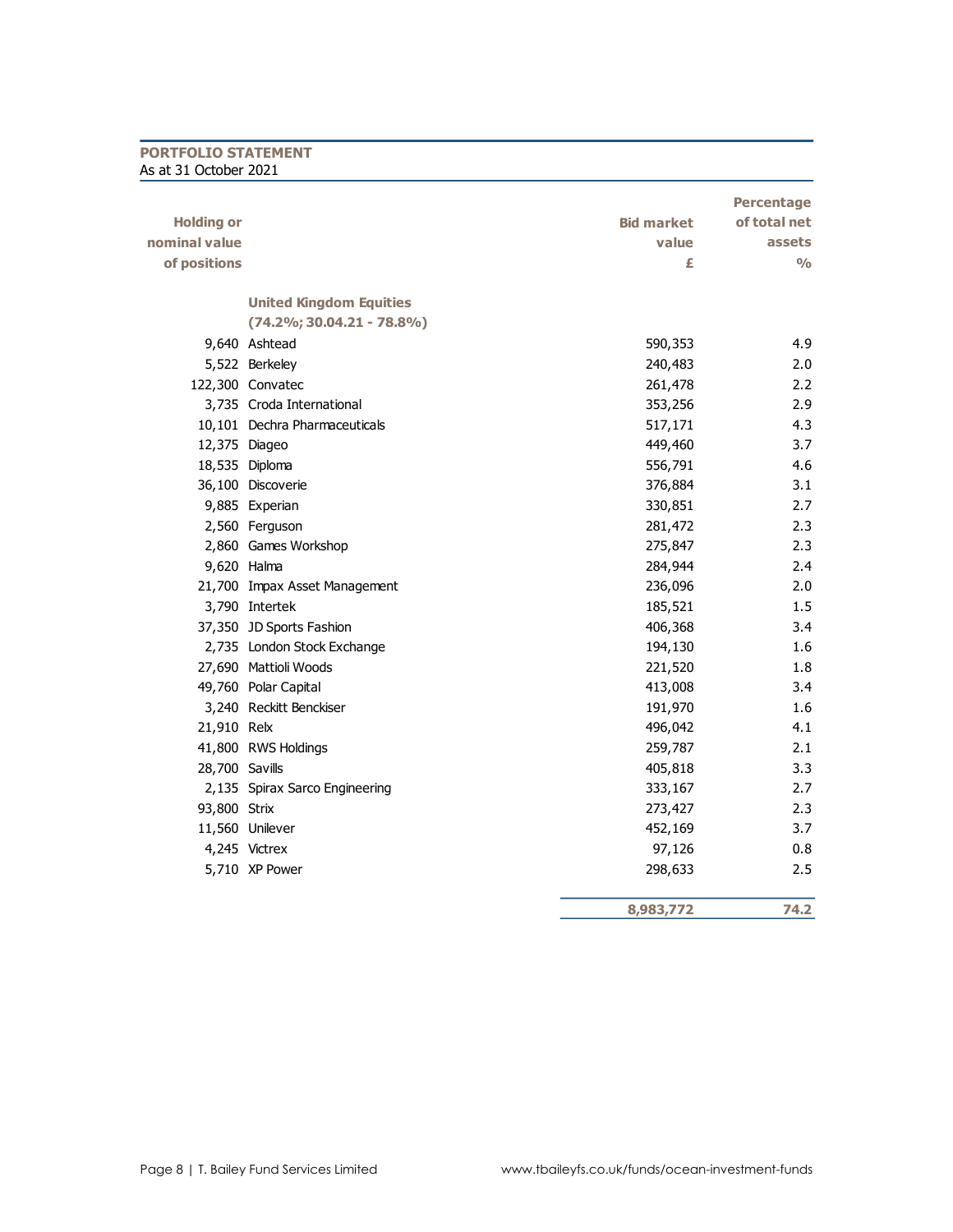# **PORTFOLIO STATEMENT (CONTINUED)** As at 31 October 2021

| <b>Holding or</b><br><b>Bid market</b><br>nominal value<br>value<br>of positions<br>£<br><b>United States Equities</b><br>$(10.7\%; 30.04.21 - 11.1\%)$<br>235 Alphabet<br>508,304 | of total net<br>assets<br>$\frac{0}{0}$<br>4.2<br>0.7 |
|------------------------------------------------------------------------------------------------------------------------------------------------------------------------------------|-------------------------------------------------------|
|                                                                                                                                                                                    |                                                       |
|                                                                                                                                                                                    |                                                       |
|                                                                                                                                                                                    |                                                       |
|                                                                                                                                                                                    |                                                       |
|                                                                                                                                                                                    |                                                       |
|                                                                                                                                                                                    |                                                       |
| 395 Berkshire Hathaway<br>82,808                                                                                                                                                   |                                                       |
| 1,855 Johnson & Johnson<br>220,805                                                                                                                                                 | 1.8                                                   |
| 2000 Microsoft<br>484,754                                                                                                                                                          | 4.0                                                   |
| 1,296,671                                                                                                                                                                          | 10.7                                                  |
|                                                                                                                                                                                    |                                                       |
| <b>France Equities</b>                                                                                                                                                             |                                                       |
| $(2.6\%; 30.04.21 - 2.9\%)$                                                                                                                                                        |                                                       |
| 550 LVMH Moet Hennessy<br>314,505                                                                                                                                                  | 2.6                                                   |
| 314,505                                                                                                                                                                            | 2.6                                                   |
| <b>Switzerland Equities</b>                                                                                                                                                        |                                                       |
| $(4.9\%; 30.04.21 - 5.4\%)$                                                                                                                                                        |                                                       |
| 2,390 Chubb<br>341,172                                                                                                                                                             | 2.8                                                   |
| 2,585 Nestle<br>249,115                                                                                                                                                            | 2.1                                                   |
| 590,287                                                                                                                                                                            | 4.9                                                   |
|                                                                                                                                                                                    |                                                       |
| <b>Portfolio of investments</b><br>11,185,235                                                                                                                                      | 92.4                                                  |
| <b>Net other assets</b><br>919,413                                                                                                                                                 | 7.6                                                   |
| <b>Total net assets</b><br>12,104,648                                                                                                                                              | 100.0                                                 |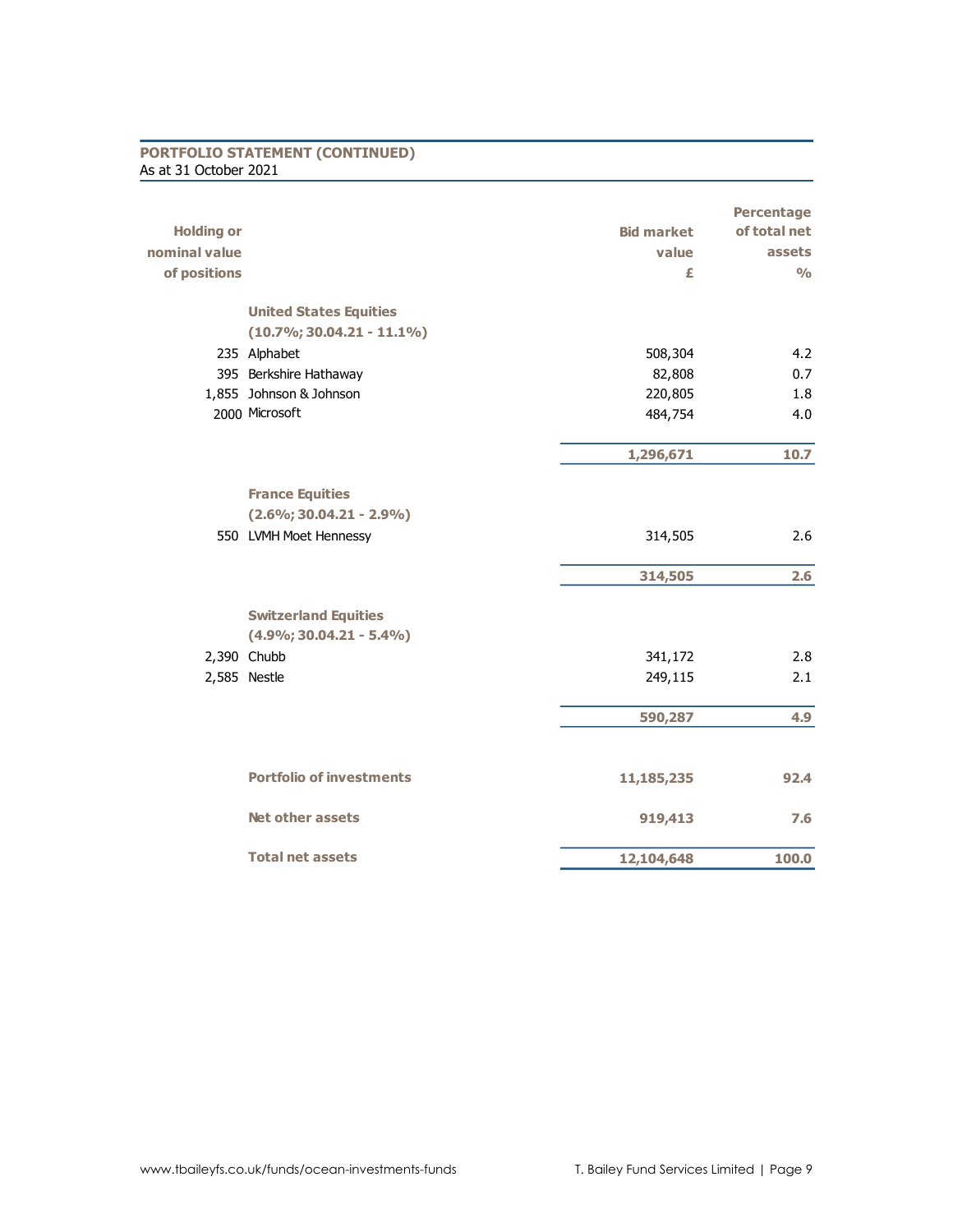# **SUMMARY OF FUND PERFORMANCE**

| 1 May 2021 to 1 May 2020 to 1 May 2019 to 14 May 2018 <sup>1</sup> to<br><b>B Income Shares</b><br>30 April 2021 30 April 2020<br>31 Oct 2021 |                   |                   |                   |                                           |  |
|-----------------------------------------------------------------------------------------------------------------------------------------------|-------------------|-------------------|-------------------|-------------------------------------------|--|
|                                                                                                                                               | (pence per share) | (pence per share) | (pence per share) | <b>30 April 2019</b><br>(pence per share) |  |
| Change in net assets per share                                                                                                                |                   |                   |                   |                                           |  |
| Opening net asset value per share                                                                                                             | 113.61            | 91.75             | 101.57            | 100.00                                    |  |
| Return before operating charges*                                                                                                              | 14.14             | 24.78             | (6.32)            | 4.75                                      |  |
| Operating charges                                                                                                                             | (0.68)            | (1.07)            | (1.18)            | (1.19)                                    |  |
| Return after operating charges*                                                                                                               | 13.46             | 23.71             | (7.50)            | 3.56                                      |  |
| Distributions on income shares                                                                                                                | (1.03)            | (1.85)            | (2.32)            | (1.99)                                    |  |
| Closing net asset value per share                                                                                                             | 126.04            | 113.61            | 91.75             | 101.57                                    |  |
| * after direct transaction costs of:                                                                                                          | 0.05              | 0.14              | 0.29              | 0.63                                      |  |
| <b>Performance</b>                                                                                                                            |                   |                   |                   |                                           |  |
| Return after charges                                                                                                                          | 11.85%            | 25.84%            | $(7.38)\%$        | 3.56%                                     |  |
| <b>Other information</b>                                                                                                                      |                   |                   |                   |                                           |  |
| Closing net asset value                                                                                                                       | £5,462,559        | £4,690,244        | £3,126,997        | £2,521,598                                |  |
| Closing number of shares                                                                                                                      | 4,334,027         | 4,128,266         | 3,408,062         | 2,482,584                                 |  |
| Operating charges (p.a.)                                                                                                                      | 1.08%             | 1.06%             | 1.15%             | 1.25%                                     |  |
| Direct transaction costs (p.a.)                                                                                                               | 0.08%             | 0.14%             | 0.28%             | 0.65%                                     |  |
| <b>Prices</b>                                                                                                                                 |                   |                   |                   |                                           |  |
| Highest published share price                                                                                                                 | 129.13            | 114.83            | 114.54            | 103.01                                    |  |
| Lowest published share price                                                                                                                  | 110.16            | 90.78             | 77.24             | 89.30                                     |  |

<sup>1</sup> Launch date of the Fund.

Past performance is not a reliable indicator of future results. Investors are reminded that the price of shares and the revenue derived from them is not guaranteed and may go down as well as up.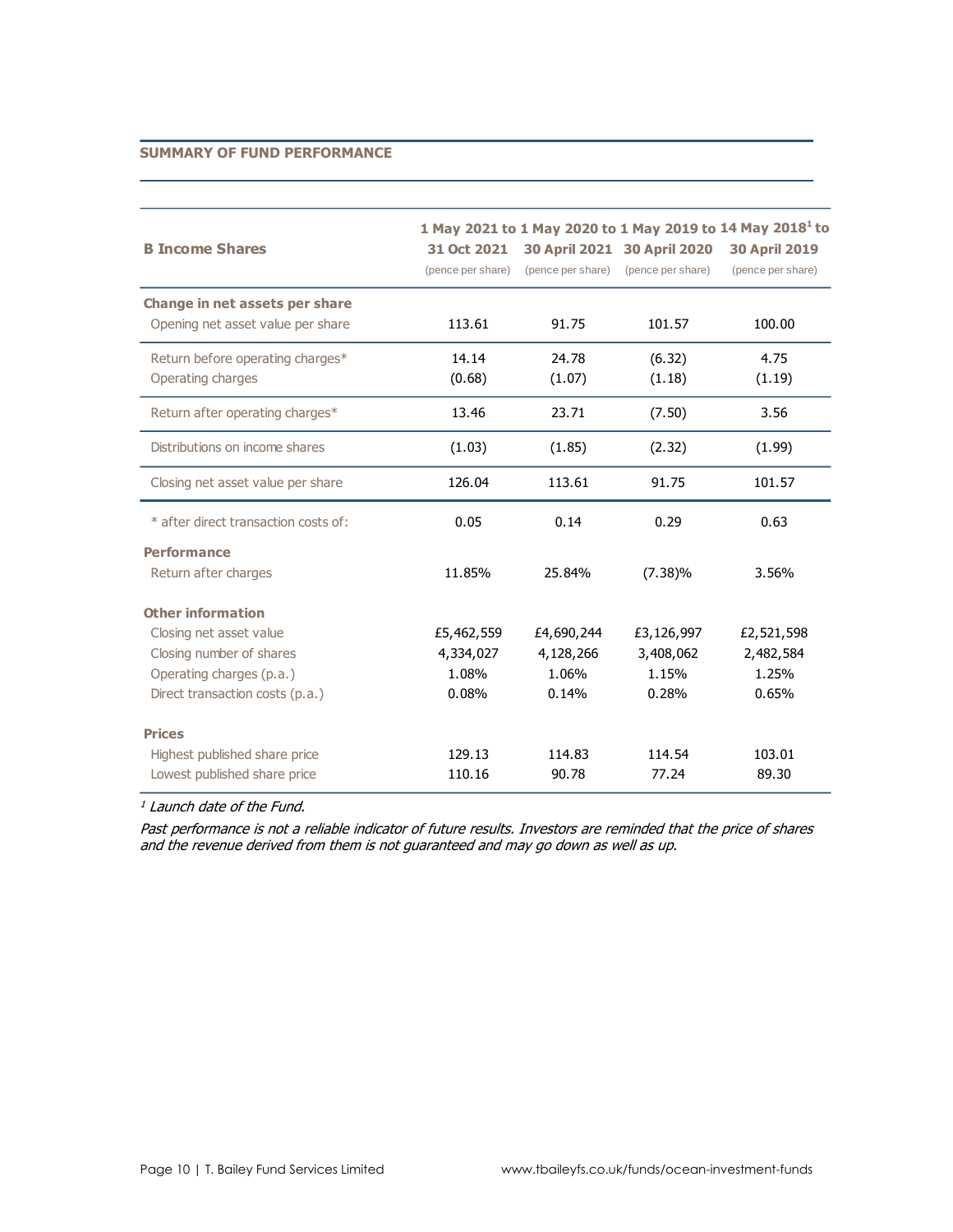# **SUMMARY OF FUND PERFORMANCE (CONTINUED)**

| <b>B Accumulation Shares</b>                                                                                                                   | 31 Oct 2021<br>(pence per share)          | (pence per share)                          | 30 April 2021 30 April 2020<br>(pence per share) | 1 May 2021 to 1 May 2020 to 1 May 2019 to 14 May 2018 <sup>1</sup> to<br><b>30 April 2019</b><br>(pence per share) |
|------------------------------------------------------------------------------------------------------------------------------------------------|-------------------------------------------|--------------------------------------------|--------------------------------------------------|--------------------------------------------------------------------------------------------------------------------|
| Change in net assets per share<br>Opening net asset value per share                                                                            | 120.81                                    | 95.88                                      | 103.64                                           | 100.00                                                                                                             |
| Return before operating charges*<br>Operating charges                                                                                          | 15.04<br>(0.73)                           | 26.05<br>(1.12)                            | (6.55)<br>(1.21)                                 | 4.84<br>(1.20)                                                                                                     |
| Return after operating charges*                                                                                                                | 14.31                                     | 24.93                                      | (7.76)                                           | 3.64                                                                                                               |
| <b>Distributions</b><br>Retained distributions on accumulation shares                                                                          | (1.09)<br>1.09                            | (1.94)<br>1.94                             | (2.38)<br>2.38                                   | (2.00)<br>2.00                                                                                                     |
| Closing net asset value per share                                                                                                              | 135.12                                    | 120.81                                     | 95.88                                            | 103.64                                                                                                             |
| * after direct transaction costs of:                                                                                                           | 0.05                                      | 0.14                                       | 0.30                                             | 0.63                                                                                                               |
| <b>Performance</b><br>Return after charges                                                                                                     | 11.85%                                    | 26.00%                                     | (7.49)%                                          | 3.64%                                                                                                              |
| <b>Other information</b><br>Closing net asset value<br>Closing number of shares<br>Operating charges (p.a.)<br>Direct transaction costs (p.a.) | £6,642,089<br>4,915,568<br>1.08%<br>0.08% | £4,901,074<br>4,056,772<br>1.06%<br>14.00% | £3,951,852<br>4,121,757<br>1.15%<br>0.28%        | £2,441,586<br>2,355,883<br>1.25%<br>0.65%                                                                          |
| <b>Prices</b><br>Highest published share price<br>Lowest published share price                                                                 | 137.31<br>117.14                          | 121.12<br>94.84                            | 118.23<br>79.73                                  | 103.82<br>90.01                                                                                                    |

<sup>1</sup> Launch date of the Fund.

Past performance is not a reliable indicator of future results. Investors are reminded that the price of shares and the revenue derived from them is not guaranteed and may go down as well as up.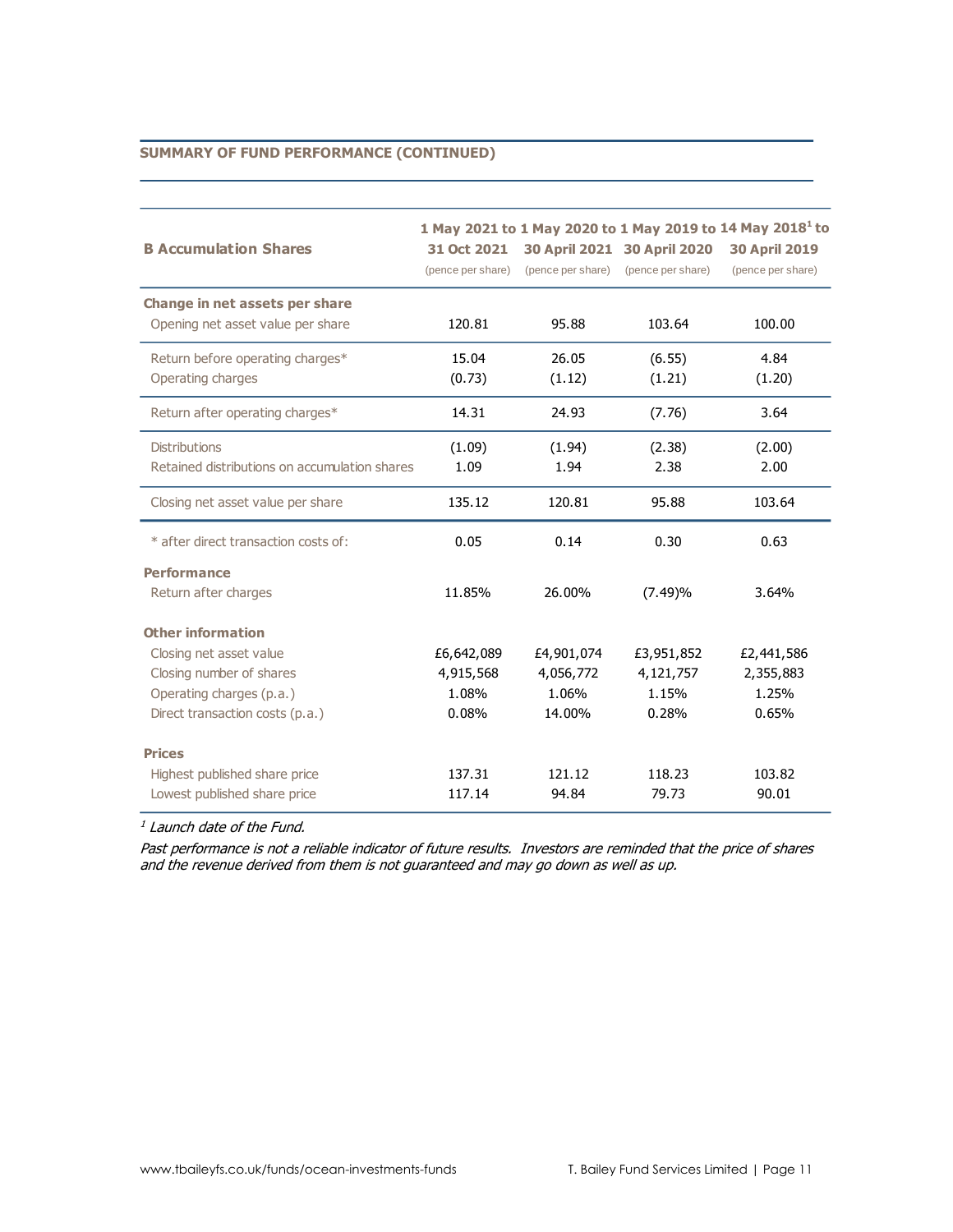| <b>STATEMENT OF TOTAL RETURN</b>                                      |            |            |            |
|-----------------------------------------------------------------------|------------|------------|------------|
| For the six-month period ended 31 October 2021                        |            |            |            |
|                                                                       |            |            |            |
|                                                                       |            | 31.10.21   | 31.10.20   |
|                                                                       | £          | £          | £          |
| Income                                                                |            |            |            |
| Net capital gains                                                     |            | 1,132,898  | 353,318    |
| Revenue                                                               | 90,928     |            | 72,798     |
| Expenses                                                              | (60, 288)  |            | (40, 751)  |
| Interest payable and similar charges                                  |            |            | (32)       |
| Net revenue before taxation                                           | 30,640     |            | 32,015     |
|                                                                       |            |            |            |
| Taxation                                                              | (663)      |            | (969)      |
| Net revenue after taxation                                            |            | 29,977     | 31,046     |
|                                                                       |            |            |            |
| <b>Total return before distributions</b>                              |            | 1,162,875  | 384,364    |
| <b>Distributions</b>                                                  |            | (90, 252)  | (71, 726)  |
|                                                                       |            |            |            |
| Change in net assets attributable to shareholders                     |            |            |            |
| from investment activities                                            |            | 1,072,623  | 312,638    |
| <b>STATEMENT OF CHANGE IN NET ASSETS ATTRIBUTABLE TO SHAREHOLDERS</b> |            |            |            |
| For the six-month period ended 31 October 2021                        |            |            |            |
|                                                                       |            | 31.10.21   | 31.10.20   |
|                                                                       | £          | £          | £          |
| Opening net assets attributable to shareholders                       |            | 9,591,318  | 7,078,849  |
| Movements due to sales and purchases of shares:                       |            |            |            |
| Amounts receivable on issue of shares                                 | 1,704,299  |            | 818,038    |
| Amounts payable on cancellation of shares                             | (317, 295) |            | (425, 947) |
|                                                                       |            | 1,387,004  | 392,091    |
|                                                                       |            |            |            |
| Change in net assets attributable to shareholders from                |            |            |            |
| investment activities                                                 |            | 1,072,623  | 312,638    |
| Retained distributions on accumulation shares                         |            | 53,703     | 38,824     |
| <b>Closing net assets attributable to shareholders</b>                |            | 12,104,648 | 7,822,402  |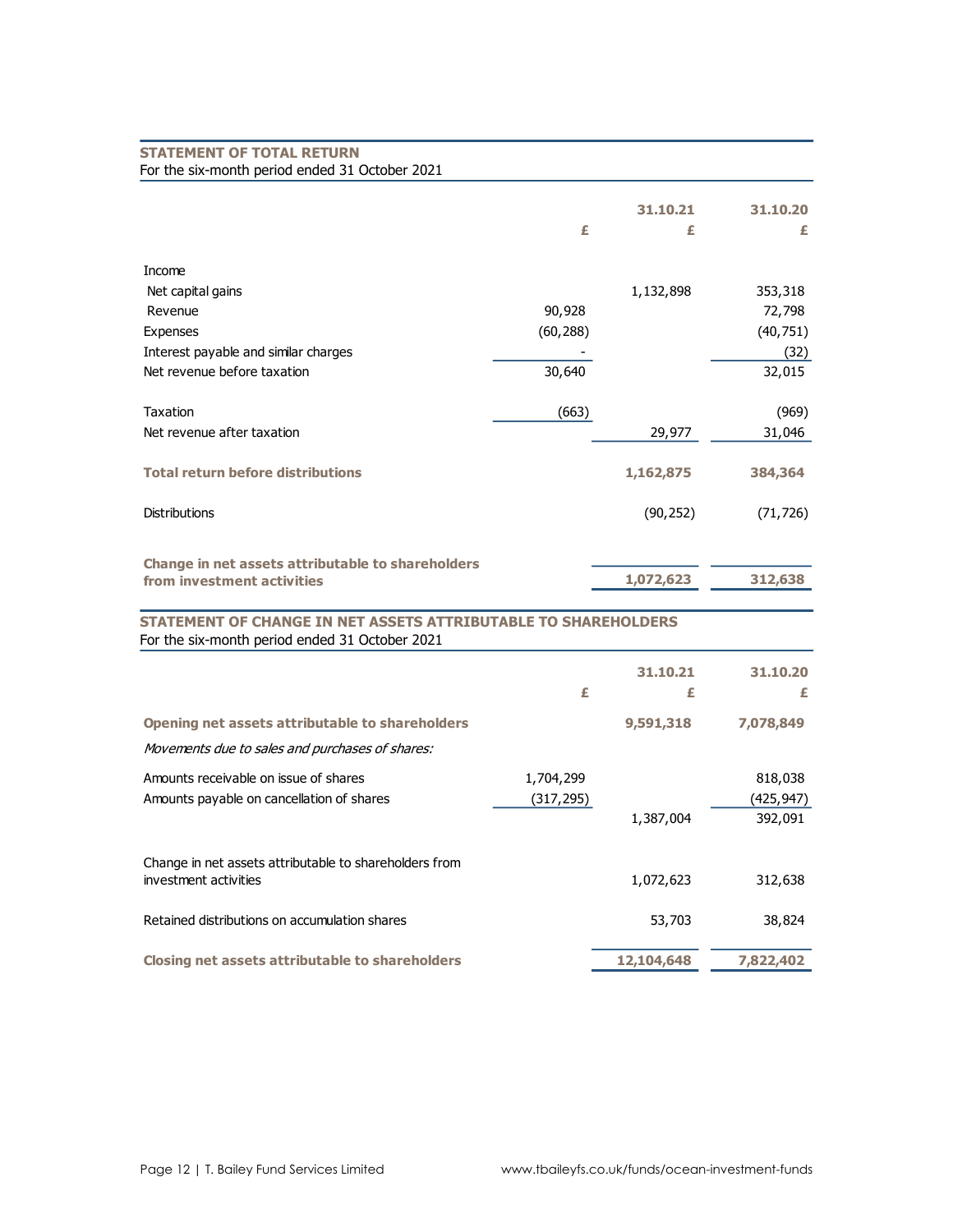# **BALANCE SHEET** As at 31 October 2021

|                                         | 31.10.21<br>£ | 30.04.21<br>£ |
|-----------------------------------------|---------------|---------------|
| <b>Assets:</b>                          |               |               |
| <b>Fixed assets:</b>                    |               |               |
| Investments                             | 11, 185, 235  | 9,422,858     |
| <b>Current assets:</b>                  |               |               |
| Debtors                                 | 46,118        | 28,771        |
| Cash and bank balances                  | 964,339       | 195,616       |
| <b>Total assets</b>                     | 12,195,692    | 9,647,245     |
| Liabilities:                            |               |               |
| <b>Creditors</b>                        |               |               |
| Distribution payable on income shares   | 44,526        | 38,123        |
| Other creditors                         | 46,518        | 17,804        |
| <b>Total liabilities</b>                | 91,044        | 55,927        |
| Net assets attributable to shareholders | 12,104,648    | 9,591,318     |
|                                         |               |               |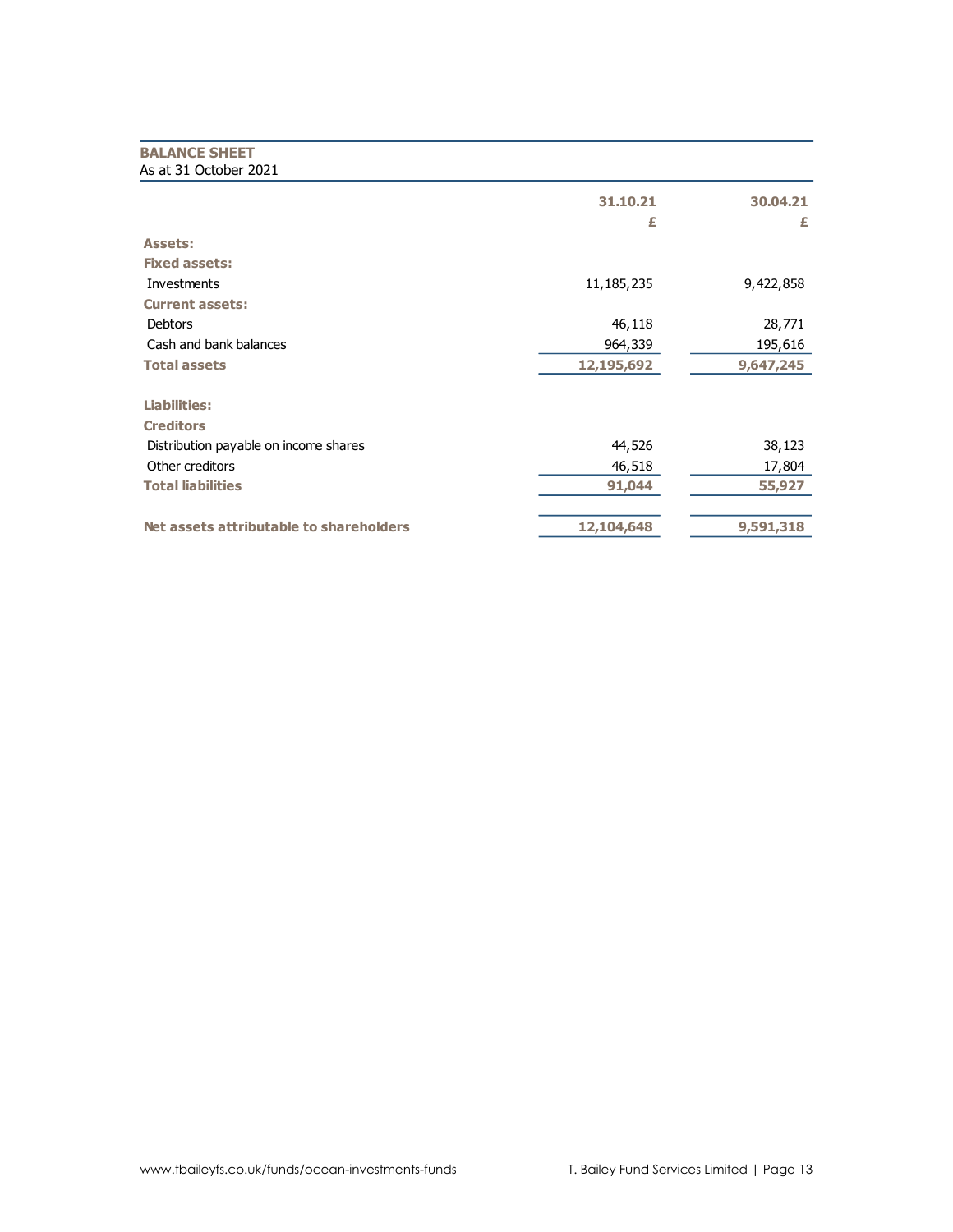# **NOTES TO THE FINANCIAL STATEMENTS** As at 31 October 2021

## **Accounting policies**

The financial statements have been prepared on the basis of the accounting policies set out in the Annual Report and Financial Statements for the year ended 30 April 2021.

The financial statements have been prepared under the historical cost basis, as modified by the revaluation of investments, and in accordance with Financial Reporting Standard 102 (FRS 102) and in accordance with the Statement of Recommended Practice (SORP) for Financial Statements of Authorised Funds issued by the Investment Association in May 2014.

As described in the Statement of the Authorised Corporate Director's Responsibilities, the ACD continues to adopt the going concern basis in the preparation of the financial statements of the Fund.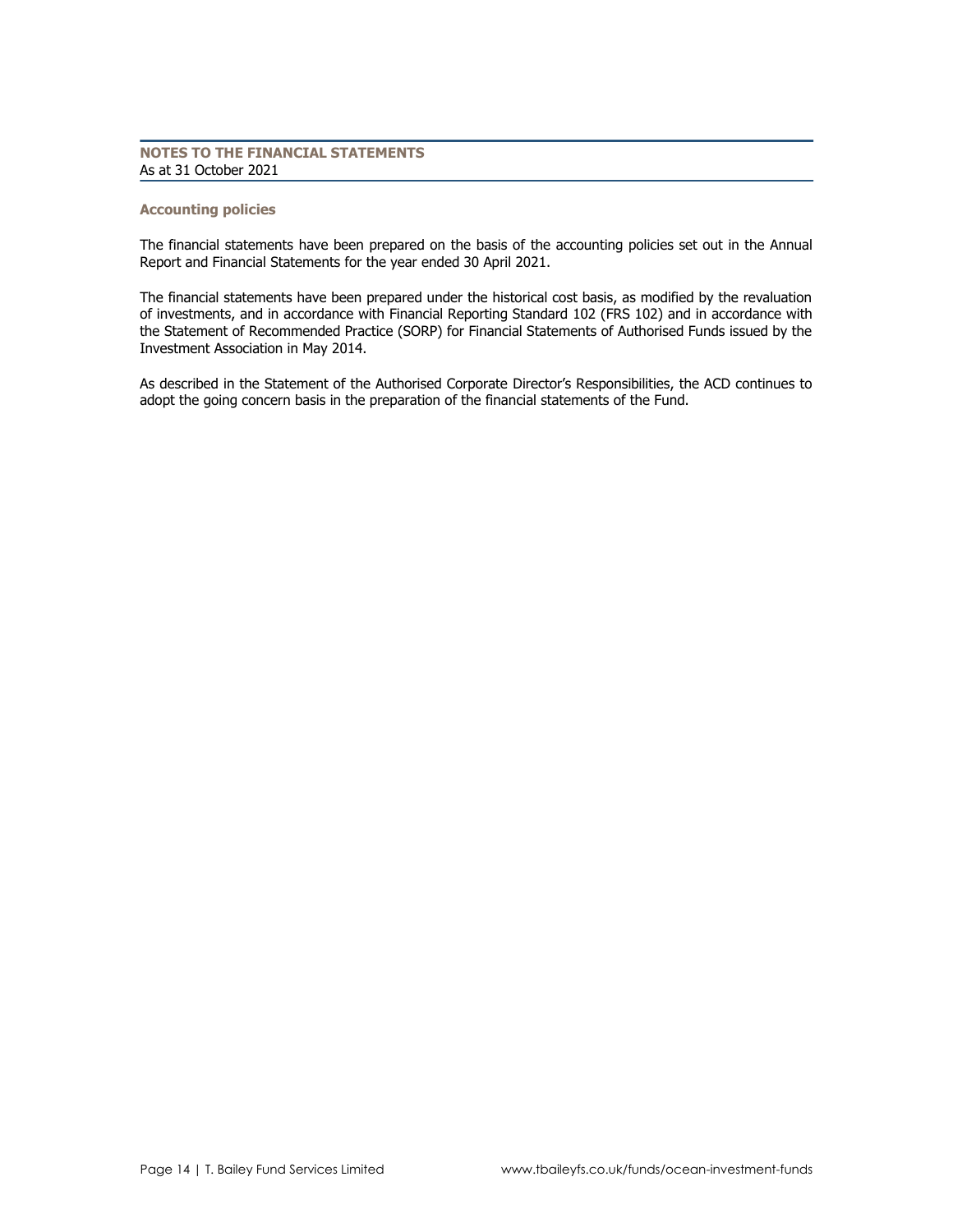# **DISTRIBUTION TABLE** For the six-month period ended 31 October 2021

# **Interim Distribution (31 October 2021)**

Group 1 - Shares purchased on or prior to 30 April 2021

Group 2 - Shares purchased after 30 April 2021

| <b>Shares</b>         | Revenue<br>(pence) | Equalisation <sup>1</sup><br>(pence) | Paid 31.12.21<br>(pence) | Paid 31.12.20<br>(pence) |
|-----------------------|--------------------|--------------------------------------|--------------------------|--------------------------|
| <b>B</b> Income       |                    |                                      |                          |                          |
| Group 1               | 1.0273             | $\overline{\phantom{a}}$             | 1.0273                   | 0.9280                   |
| Group 2               | 0.4087             | 0.6186                               | 1.0273                   | 0.9280                   |
| <b>B</b> Accumulation |                    |                                      |                          |                          |
| Group 1               | 1.0925             | $\overline{\phantom{a}}$             | 1.0925                   | 0.9695                   |
| Group 2               | 0.3471             | 0.7454                               | 1.0925                   | 0.9695                   |

 $\frac{1}{4}$  Equalisation applies only to shares purchased during the distribution period (Group 2 shares). It is the average amount of revenue included in the purchase price of all Group 2 shares and is refunded to holders of these shares as a return of capital. Being capital, it is not liable to income tax but must be deducted from the cost of shares for capital gains tax purposes.